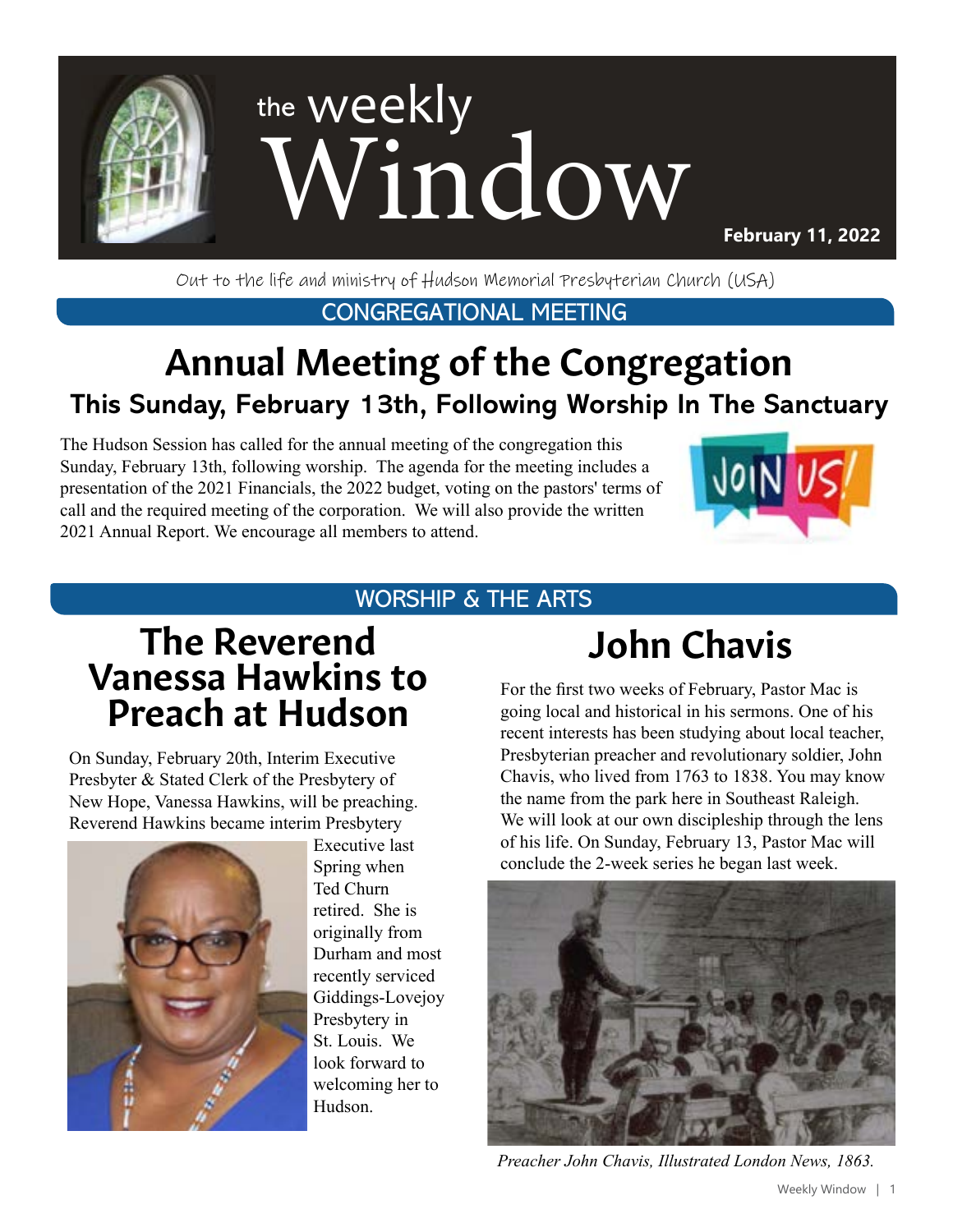### **MISSION**

# Habitat Interfaith Build 2022

We are pleased to announce that the dates have been set for the 2022 Interfaith Build, and volunteers will be able to be on site with Covid protocols in place. For those who may not be familiar, Habitat for Humanity was founded on a commitment to racial equity, reconciliation, and justice. It is a Christian-based organization that seeks to put God's love into action, working with and serving people of all different faiths and walks of life to fulfill its vision of a world in which all God's children have a safe place to live. Habitat Wake is one of the largest affiliates in the country and its mission is to address the tremendous need for affordable housing in our community. To help meet this need, Habitat Wake provides homeownership opportunities for families making less than 80% AMI and preserves existing affordable homes. Habitat also advocates for policy change that will increase access to housing for everyone.

Hudson Memorial has a long history with Habitat of Wake County since 1998, when we were the first church to individually sponsor a home. In all these years, we have participated in countless builds, and a decade ago participated in an Abraham Build with members of the Jewish, Islamic and Christian communities. Out of that



shared experience was born the Interfaith Coalition which includes more faith communities and groups who share the core belief that loving our neighbor requires commitment to people who are in most need.

HMPC members have found the Interfaith Build a wonderful opportunity to establish relationships with our coalition members as we work alongside one another. In 2016, we hosted a concert and gathering for members of the Interfaith Coalition and many of us attend various events at the different communities. After a two year hiatus due to Covid, Habitat is able to welcome a full complement of volunteers! This year's coalition participants are: Islamic Association of Raleigh, Sikh Community, Beth Meyer Synagogue, St. Paul's Christian Church, Raleigh Mennonite Church, Highland United Methodist Church, Unitarian Universalist Fellowship of Raleigh, Jewish Family Services, Temple Beth Or, Hudson Memorial Presbyterian Church, Unity of the Triangle, Triangle Interfaith Alliance, First Church of Christ Scientist, Hindu Society, Kadampa Center and Sai Center.

Registration for volunteers is open now, and each workday will be staffed by three faith communities. For more information, contact Cary Dickerson [cdickerson@hmpc.org](mailto:cdickerson%40hmpc.org?subject=) or Debbie Kirk [dkirk@hmpc.org](mailto:dkirk%40hmpc.org?subject=)

**TO REGISTER, please sign up using BOTH links** (Habitat's link and Hudson's SignUp Genius Link):

**HMPC link here:** <https://www.signupgenius.com/go/4090445ada82ca46-habitat>

**Habitat link here:** [http://vhub.at/interfaithbuild](https://habitatwake.volunteerhub.com/lp/interfaithbuild?format=0&filter={})

# Tend My Sheep

## **Collecting Pants Donations - Sunday, February 27**

This month the Mission Committee is collecting pants for Note in the Pocket. They are in need of jeans and athletic pants for boys and girls. All sizes are welcomed but their current specific needs are sizes 5, 8 and 16 for girls and sizes 6 and 8 for boys. **Please consider donating new or very gently used items on February 27th.**

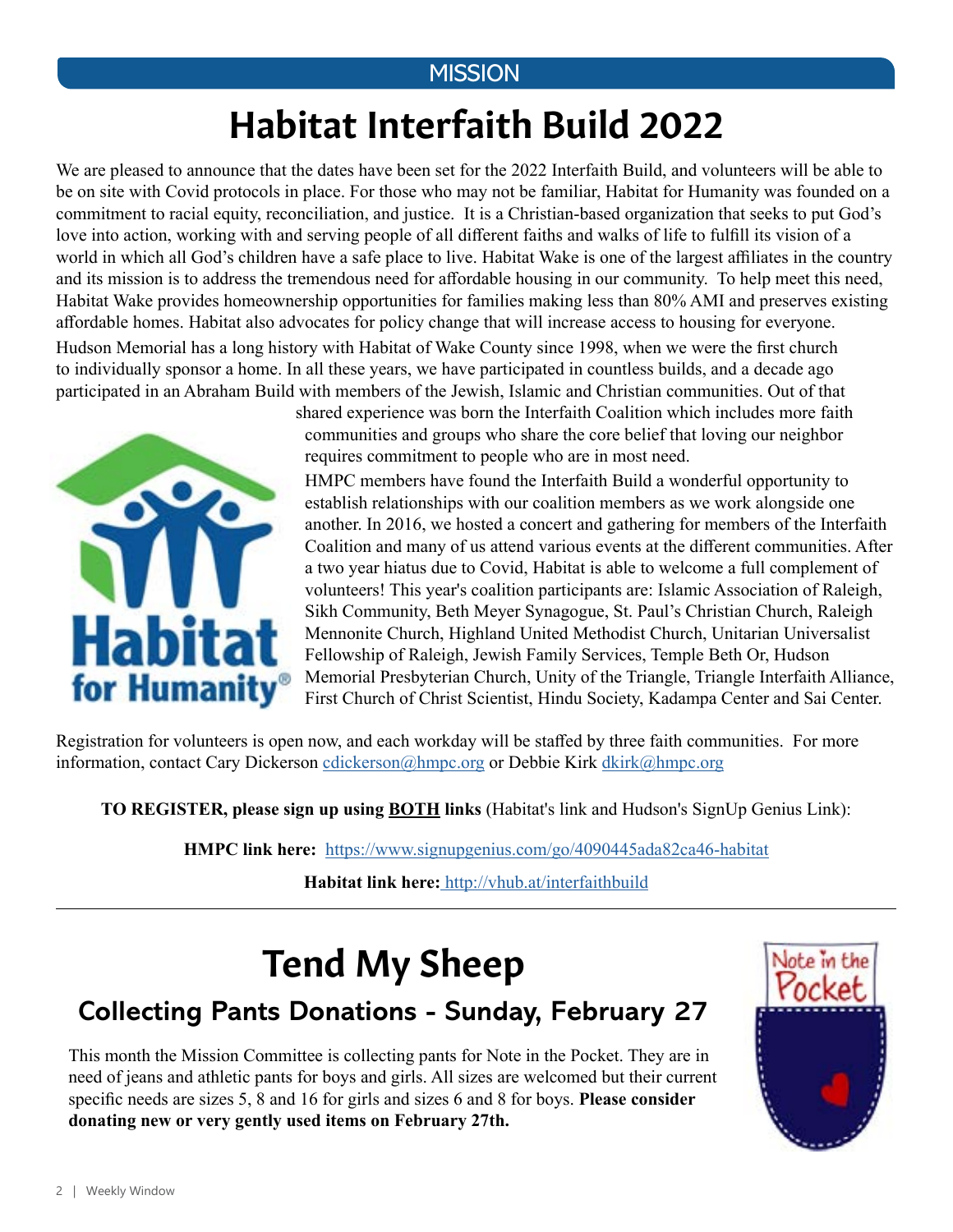## **MISSION**

# **Special Offering**<br>for February **Food Bank of Eastern and Central NC**

Our Special offering for February is for the Food Bank of Eastern and Central NC.

Hunger has grown into an epidemic, and is more prevalent than ever, affecting more than just the families living at or below the poverty line. Join us in helping our neighbors in need.

You may place your donation in the offering plate, mail it, [donate online](https://www.eservicepayments.com/cgi-bin/Vanco_ver3.vps?appver3=Fi1giPL8kwX_Oe1AO50jRnQ574HZh5kFEHVJ6e5We_Us4NSQukCYDzKLUtTTUlsf2EvVVAEjqawDomKT1pbouTsRltlX7QEmZN4jxtbsYBc=&ver=3) or text to give. Here is how to text to give: Text donation amount with the word "food" to 888-906-0744 (Example: 25 food).

You can also use this QR code to go directly to HMPC Online Giving page.



# at the Food Bank Volunteer



The Mission Committee has scheduled designated times for HMPC as part of our commitment to the Food Bank. We have set up two standing monthly volunteer shifts: the second Wednesday evening from 6:00-8:00pm and the third Saturday morning from 9:00am-12:00pm. Use the link below to see the dates we will be working and to sign up to participate. The Food Bank does

require that volunteers be masked inside the warehouse. Youth ages 12-16 may volunteer with a parent, over 16 do not need a parent in attendance. Youth may be able to count these as service hours.

[Please contact Beth Billman](mailto:bbillman%40nc.rr.com?subject=), with any questions.

[https://www.cervistech.com/acts/console.php?console\\_](https://www.cervistech.com/acts/console.php?console_id=0225&console_type=event_list&event_id=21&ht=1&res_code=HudsonMemorial) [id=0225&console\\_type=event\\_list&event\\_](https://www.cervistech.com/acts/console.php?console_id=0225&console_type=event_list&event_id=21&ht=1&res_code=HudsonMemorial) [id=21&ht=1&res\\_code=HudsonMemorial](https://www.cervistech.com/acts/console.php?console_id=0225&console_type=event_list&event_id=21&ht=1&res_code=HudsonMemorial)

## 2022 Avery County Mission Trip **Save The Dates - July 24-29**

This summer, members of this congregation will once again journey to Banner Elk, NC to help build homes for Avery County Habitat for Humanity. The group will travel to Banner Elk on Sunday afternoon, July 24. After a week of work, the group will return home on Friday afternoon, July 29. Banner Elk is near enough that those who can only spend part of a week in this endeavor may easily do so. As before, the participants will be staying at Holston Presbyterian Camp and Retreat Center where they will room and board for the week at its Guenther Lodge. Guenther offers nine rooms with two double beds and a private bath, plus additional bedrooms with twin beds if our band needs more accommodations.

With these opportunities and facilities, over 25 men and women can be usefully engaged and fully accommodated each day. Please seriously consider joining us on this Mission in the Mountains. No specific skills are necessary; the inexperienced will learn and contribute by instruction and participation. Teens, friends and neighbors are welcome too.

An informational meeting will occur shortly after the service on **Sunday, April 3rd.** If you are thinking about joining the mission trip or desire more detailed information in the meantime, please connect with John Oldenburg at [oldygolden@aol.com](mailto:oldygolden%40aol.com?subject=) or 901-210-3701.



*The 2021 Avery County Mission Trip Team hard at work.*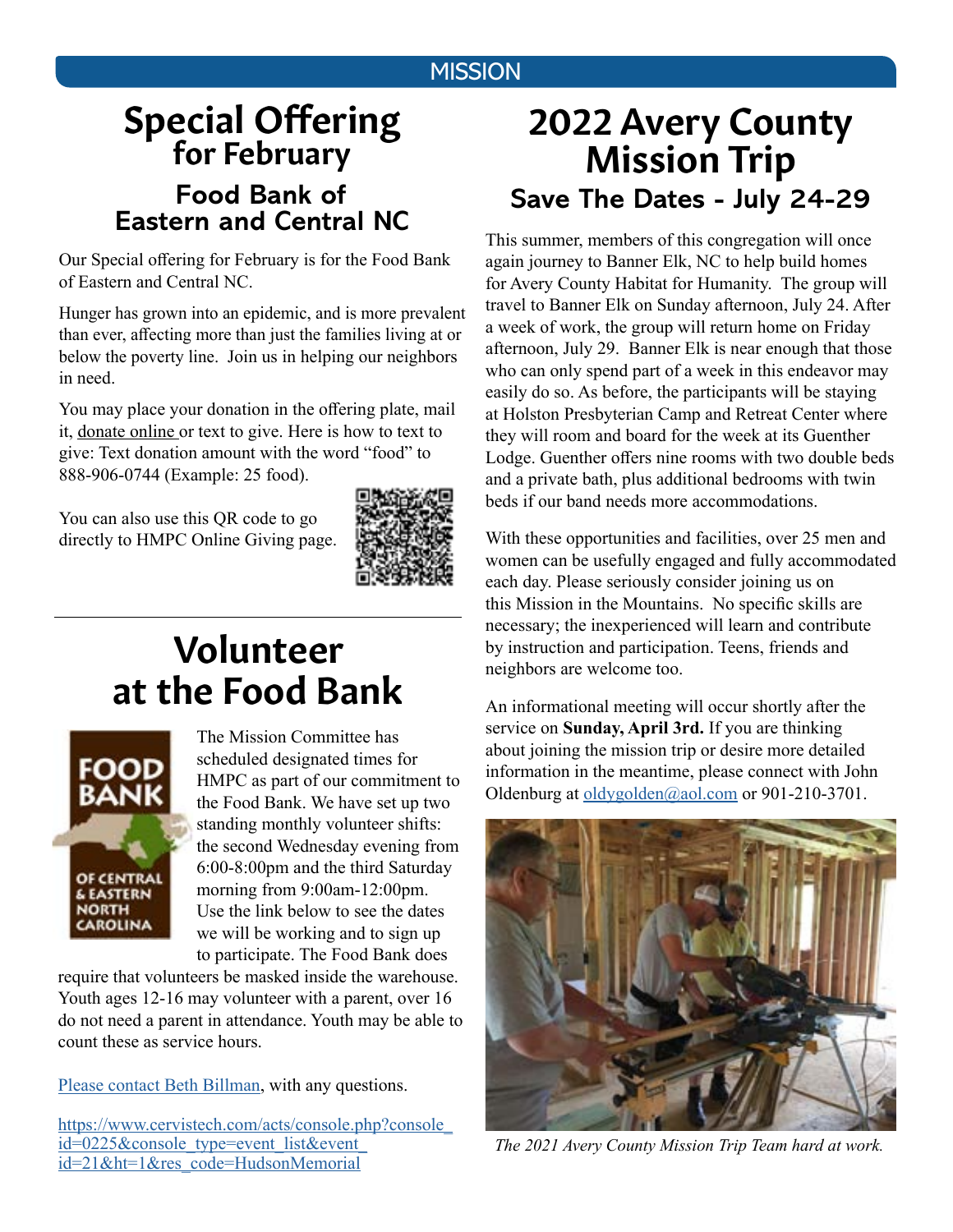### FAITH FORMATION

## The Gathering **Sunday Mornings | 9:30 -10:20am**



#### **WH South**

#### **Exploring a Hunch Through the Lens of Faith Here's the Deal: Led by Rev Jimmy Hulsey** Through March 13

All are invited to explore a hunch: that we Christians have known God's special care throughout our lives, and we are also troubled by so much that seems wrong in the world. In short, we are curious about what God is up to. The image I have in mind for this study is a magnifying

glass. Let's look through the lens of our faith to see more clearly how God cares for us and how God's heart beats with a suffering world.



#### **WH North**

#### **Parables from the Back Side Led by Gil Graybill, John James, John Oldenburg, and Fred Woodward**  Through Mid-spring

"Ponderings" is a conversation all are welcome to join any Sunday, no preparation needed. We use scripture, commentaries, and current events to frame our discussions. Gil Graybil, John James, John Oldenburg, and Fred Woodward facilitate the group. We'll begin 2022 with the book *Parables from the Back Side, Bible Stories with a Twist,* in which J. Ellsworth



Kalas offers fresh insight into 12 of Jesus' parables by considering them from the perspective of a minor or unsympathetic character. We hope you will explore them with us.

## Waking Up with The Word **Tuesday, February 15th at 6:30am**

 All men are invited to join this group via Zoom for scripture reflection, discussion, fellowship and coffee. The group uses an ancient Bible study process called Lectio Divina. We look at the passage that



will be preached on the upcoming Sunday. The study revolves around 3 questions:

- What is a word or phrase that stands out to you?
- Allow that word or phrase to develop into a memory from your life, a though on the passage or metaphor
- What is Christ calling you to through the passage?

 No previous Bible study experience is needed. It is a great group of guys who are welcoming and wise in their comments. For our in-person meetings, coffee and Bibles are provided. [If you have questions or would like](mailto:mschafer%40hmpc.org?subject=)  [to be added to the email distribution list, please contact](mailto:mschafer%40hmpc.org?subject=)  [Pastor Mac.](mailto:mschafer%40hmpc.org?subject=)

## Women at the Well **January 2022 Information**

Women at the Well welcomes women of all ages and stages to join us! The two groups have a different format, time and content.

**The weekly group** meets Wednesday mornings from 9:15-10:30am and uses a particular book chosen each semester as a guide for shared conversation, reflections, and prayer. The winter semester began in January using *If God is Love Don't Be A Jerk: Finding A Faith That Makes Us Better Humans* by John Pavlovitz. Please let Debbie Kirk dkirk@hmpc.org for more information.

**The monthly group** meets on the fourth Thursday of each month at 6:00pm and uses a podcast as the basis for discussion on topics of interest. This group typically meets over dinner in a local restaurant with meetings on Zoom if necessary. Recent podcasts have included those with Diana Butler Bass, Anne Lamott, Kate Bowler, and Bishop Michael Curry. Both groups are wonderful opportunities for women to get to know each other as we discuss the intersection of culture and faith and our own spiritual journeys. If you would like to be added to the distribution list, let Debbie Kirk know dkirk@hmpc.org.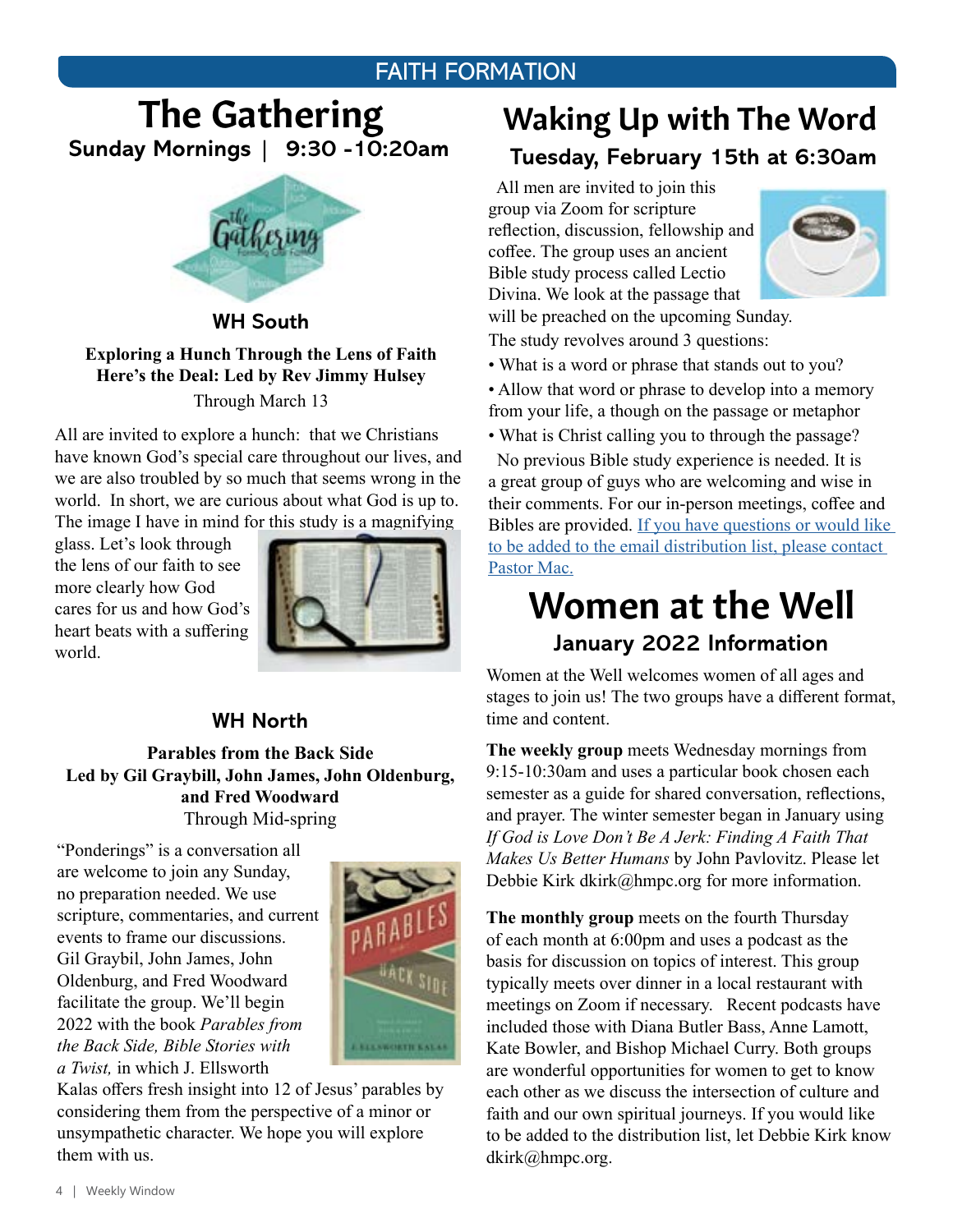## FAITH FORMATION

## Montreat Women's Connection Conference **Registration Update from Debbie**

On the first day of registration, much of the conference housing, including Assembly Inn, filled to capacity. There will be HMPC folks staying there, and Dottie Burch and Debbie are staying in the Glen Rock Inn. If you have registered, please let Debbie know where you are staying so she has an accurate list of where the Hudson group is. If you have not registered, check the website ASAP. All fees are refundable until the end of June, less a small processing charge, so if you are considering attending you should go ahead and register since the housing options are limited.

 If you need assistance, contact Susan Akduman, Conference Registrar at 828.419.9829 or email her at [susana@montreat.org](mailto:susana%40montreat.org?subject=). She is very helpful and will work with you on what you need. Contact [Debbie Kirk](mailto:dkirk%40hmpc.org?subject=) with

any questions about the conference and our group!

**Learn more about the conference here:** [https://montreat.org/](https://montreat.org/events/wc-2022 ) [events/wc-2022](https://montreat.org/events/wc-2022 )



## ADULT EDUCATION

## Upcoming Book Study **Learning About Different Faith Traditions**

As our congregation participates with members of the Interfaith Coalition on the Habitat Build this spring,



it is a good time to learn more about different faith traditions. The Adult Committee is offering a Sunday evening 4-5 week study and conversation using the book *Holy Envy: Finding God in the Faith of Others* by Barbara Brown Taylor and facilitated by Debbie Kirk. Dates and format (Zoom or in person) will be determined based on participants.

## **FELLOWSHIP**

# A Note from Fellowship Committee

Due to cold temperatures, Fellowship after worship will resume in March, weather permitting.

We look forward to seeing everyone then!



## Welcome, Yana Soler! NEW MEMBERS

Yana was born in the Ukraine and moved to Israel at the age of 6. She grew up in Haifa, Israel and moved to the U.S. when she was 16. She has a passion for Hebrew (Biblical and modern), and enjoys spending time with her husband and 2 children, hiking, camping, exercising, reading and teaching. She is currently a stay-at-home mom and her husband George is an Analyst at Cape Fear Valley Hospital.

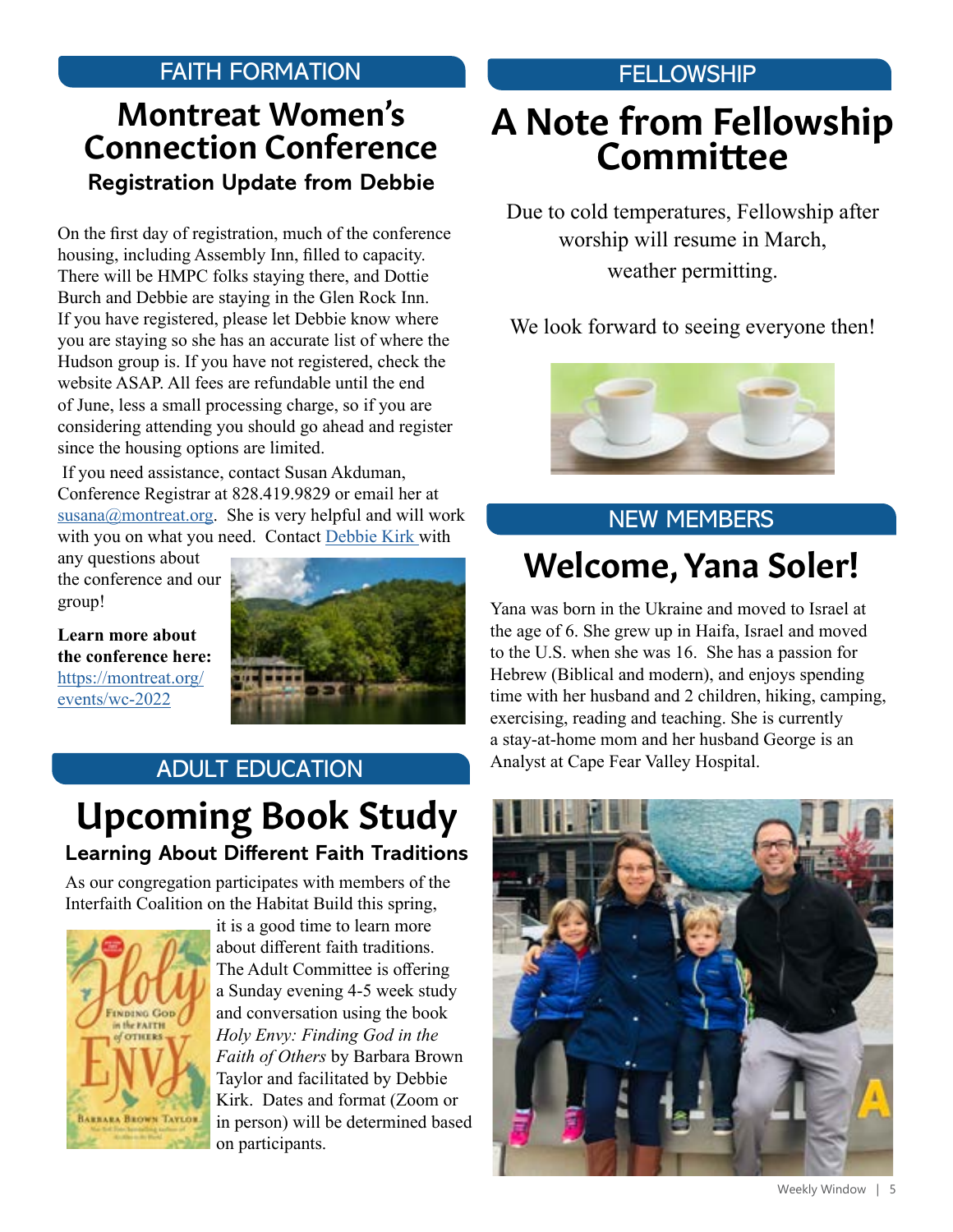## MUSIC CORNER

## Praising the Lord Through Music  **Children's Music Program**

The Children of Hudson have been having a blast in our new music program with Rich and Barbara.



Between Monday morning chapel with Hudson preschool students, and our Joyful Noise/Wee Worshipers groups, the church has been filled with the angelic voices of children singing and playing instruments. Thank you Mr. Rich and Ms. Barbara for leading our Children's Music Ministry!









## CHILDREN'S MINISTRY

# Have you heard about Hudson's Children's Arts Camp?



This summer, Hudson will offer Arts Camp led by our Director of Music, Barbara Loehr-Fox! It will take place **Wednesday, June 15th-Friday, June 17th, from 5:30-7:30pm each night.** This opportunity is open to children currently enrolled in Kindergarten-5th grade. Children will explore drama, music, and the visual arts! Cost is \$25 for the first child and \$20 for each additional sibling, which includes dinner being served each night. This event is open to the community, so we would love you to bring a friend. There are 50 slots available, so register early to reserve your spot!

[https://vbspro.events/p/events/hudsonartscamp](https://vbspro.events/p/events/hudsonartscamp ) 

## Coffee & Conversation **A Time for Parents During Children's Music**

Hey Parents! While your children are enjoying music from 11:30-12:15pm, we invite you to join us in Westminster Hall North for Coffee and Conversation! We

hope this can be a weekly time of community which will allow you to deepen relationships with other families in the church.

Due to the Congregational Meeting, this will not happen this week, Feb 13, **but please join us next week, Feb 20th!** 

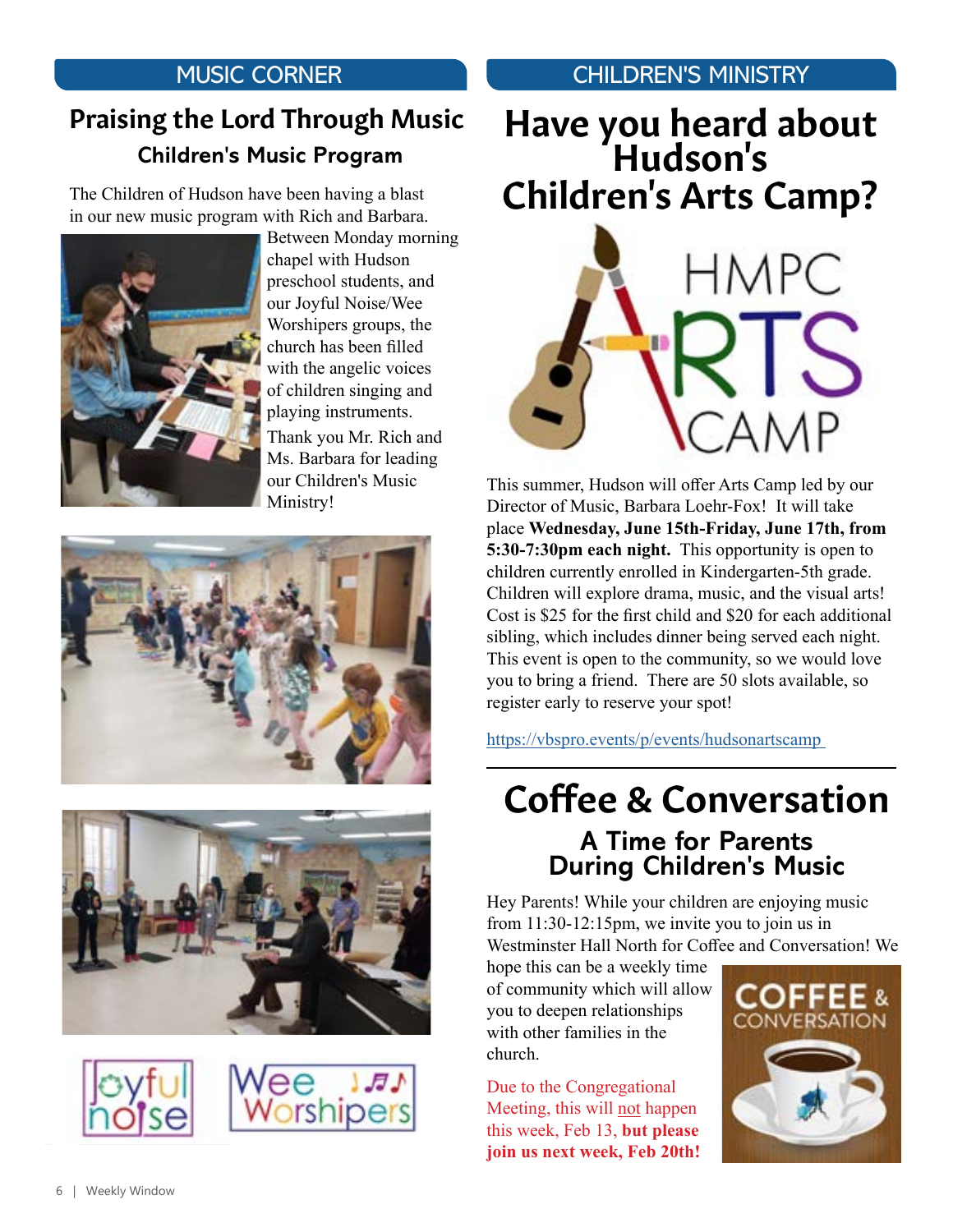## DONATIONS NEEDED

# Call for Donations! **Old Maps and Atlases**

A request goes out for any old paper road maps or paper atlas books that you have that you would like to donate. (They will not be returned!) We will be using these in a Liturgical Arts project for Youth Sunday.

Please drop them by the church to Rich Richards' office on the second floor, or put them in Rich's mailbox in the Karl Hudson Room (Rm 100).



# Easter Eggs Needed!



Children's and Family Ministries are collecting plastic Easter eggs and fillers for our annual Easter Egg Hunt! Fillers can include peanut-free candy, stickers, tattoos, etc. Please drop all donations in the basket in the Karl Hudson room.

 Be sure to mark your calendars for April 2nd 10:00 am-12:00 pm for our Annual Easter Egg Hunt!



HUDSON CONNECTS

# SAVE THE DATE! **DISCOVER HUDSON**

A gathering of new and newer members, invites you to attend DISCOVER HUDSON: A meeting of facts & fun!

> **Virtual ZOOM Meeting 7:00p-8:00p, Friday, March 4**

**RSVP by March 1 to [Hudson Connects RSVP](mailto:jamescbumgardner%40gmail.com%3B%20armouw%40gmail.com?subject=)**

#### YOUTH MINISTRY

## This Week **SUNDAY, FEBRUARY 6th**

## **MORNING:**

**Explorers Class** (5th-7th grade) will meet at our regular time, 9:30am in the HS Sunday School Room (with windows and doors open...dress warm!)

#### **Confirmation Class** (8th grade+):

 We will meet at 9:30am in Geneva Hall or outside (weather-permitting).

## **AFTERNOON:**

**Youth Music** at 4:30pm - Westminster Hall **MS/HS Youth Group** at 5:00pm

## **LOOKING AHEAD:**

**Youth Sunday Rehearsal** on Saturday, Feb. 26 10:00am-2:00pm Lunch included

**Youth Sunday** is February 27th All youth, please be in the Sanctuary at 9:00am

**Confirmation Sunday** (8th grade youth) is May 1st